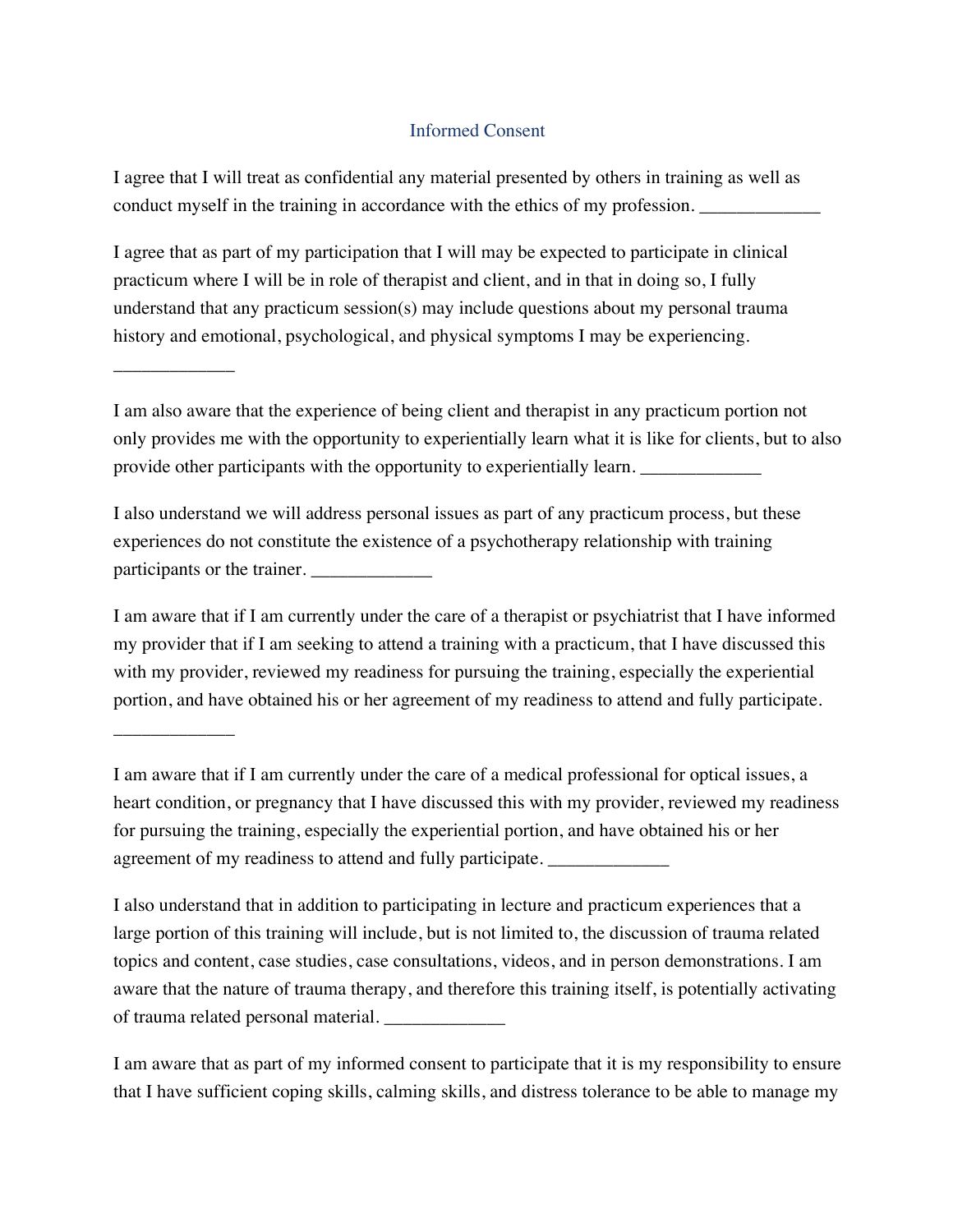response to potentially activating traumatic material through this training.

If I currently have been diagnosed with and/or have been receiving treatment for and/or it has been recommended that I pursue treatment for complex PTSD, a dissociative disorder, or substance abuse, it is my responsibility to inform the trainer in advance. A failure to do so could not only impact my learning experience, but also my mental health, others' learning experiences, as well as my ability to complete the training.

I am aware that that the trainer's adherence to the ACA Code of ethics dictates that the trainer may require students to address any personal concerns that have the potential to affect professional competency and/or address the inability of a participant to achieve the associated training competencies.

I am aware that through the process of learning any therapeutic modality that there is a parallel process of learning about one's personal work. With this in mind, I am aware that if my personal issues or distress disrupts my ability to fully learn the training material that I may be asked to leave the training with the recommendation to seek therapeutic support and address these issues in order to better prepare myself to learn the practicum material. I am aware that it is my responsibility to seek these professional services and that the trainer would not provide such services \_\_\_\_\_\_\_\_\_\_\_\_\_

I am aware that if my inability to manage my distress disrupts others' ability to fully learn the full practicum material causes interpersonal conflict, or I engage in behaviors that impact the emotional and/or personal safety of or disrupt the training milieu, that I will be given a warning by the trainer who also has the right to dismiss me from the course. If I am dismissed, no form of refund will be given. \_\_\_\_\_\_\_\_\_\_\_\_\_

I am aware that Dragonfly International Therapy, LLC has no liability or responsibility for my participation or involvement in any portion of the training nor in my use of EMDR Therapy in clinical practice.

I understand that Dragonfly International Therapy, LLC is the exclusive owner or licensee of all materials utilized in the training including, but not limited to, all printed, audio, video, digital, online, and other materials. Any other trademarks are owned and managed by their respective owners. The Materials also include all duplicates, reproductions, and derivatives of the Materials, as well as any materials, research, books, articles, and other works of authorship, as well as products or services, created by Dragonfly International Therapy and related to the training. Dragonfly International Therapy retains all rights in and to all intellectual property utilized or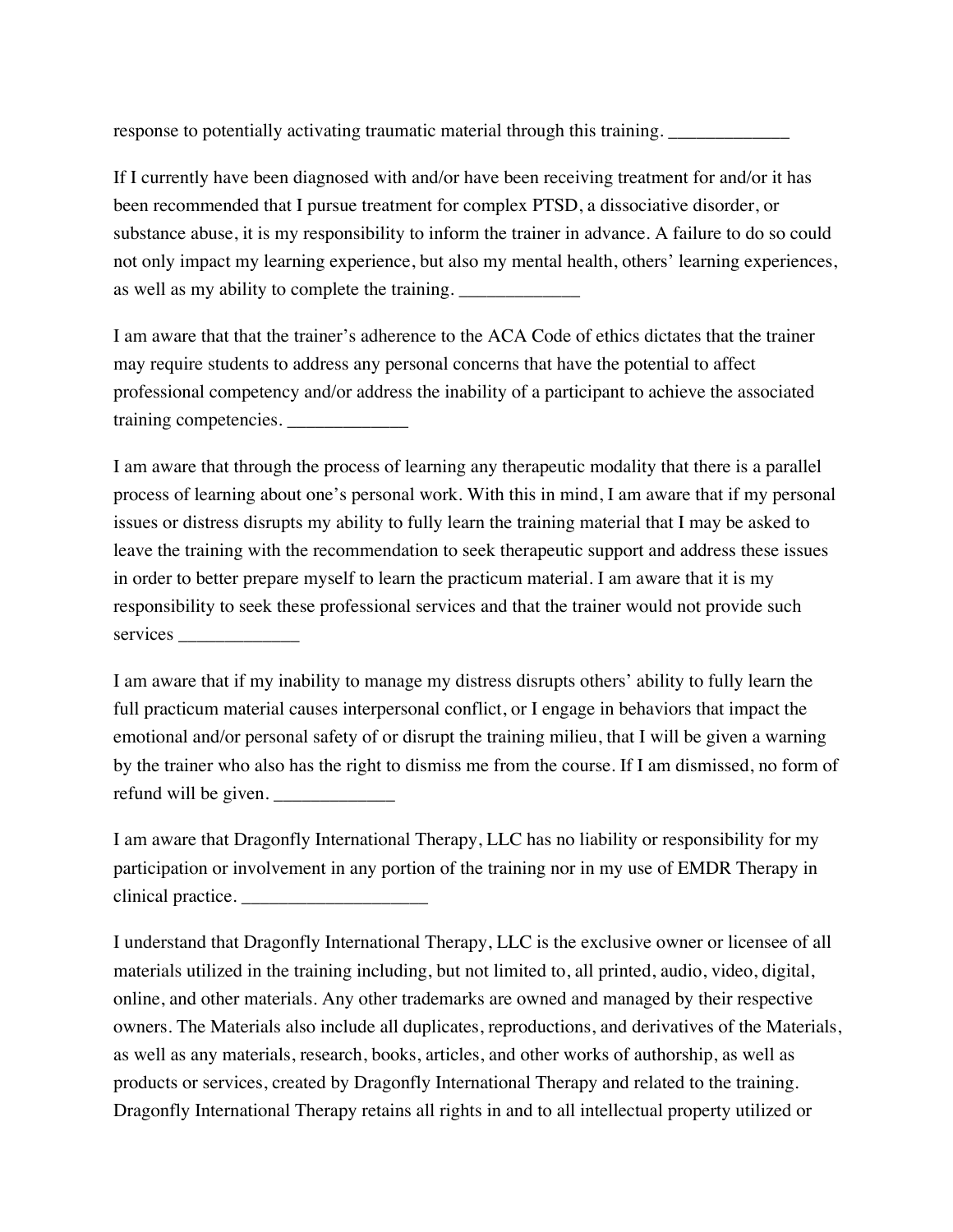referenced in the Training and the Materials including, but not limited to, the copyrights in the Materials and all associated trademarks. No Materials or any portion thereof are sold or otherwise distributed without expressed permission from Dragonfly International Therapy, LLC.

I am aware that my participation in this training does not qualify me to train others

## Grievance Process / Ethics

\_\_\_\_\_\_\_\_\_\_\_\_\_\_\_\_\_\_\_\_

\_\_\_\_\_\_\_\_\_\_\_\_\_\_\_\_\_\_\_\_

I have read and fully agree that I will abide by the code of ethics and code of conduct of my respective clinical profession. \_\_\_\_\_\_\_\_\_\_\_\_\_\_

If differences arise, both Dragonfly International Therapy, LLC and I commit ourselves to resolve any issues in a professional and mutually beneficial manner, including, if necessary, bringing in a third party for conflict resolution purposes. Ethics complaints will be referred to the appropriate state licensing board for further investigation.

All grievances must be in writing to sarah@dragonflyinternationaltherapy.com and will be replied to within 5 - 10 business days.

## Americans with Disabilities Act/Equal Opportunity

Please note that the Americans with Disabilities Act (ADA) prohibits discrimination and ensures equal opportunity for persons with disabilities. To provide the opportunity for equal access, this workshop will be held at an ADA compliant facility and reasonable accommodations are accessible to those with disabilities. To provide for equal opportunity these workshops support cultural diversity, regardless of an individual's sexual orientation, gender identity, race, ethnicity, culture or religion, and do not engage in discriminatory behavior or bias. Participants seeking to request accommodations can contact Sarah Jenkins MC, LPC directly via email Sarah@DragonflyInternationalTherapy.Com in order to do so.